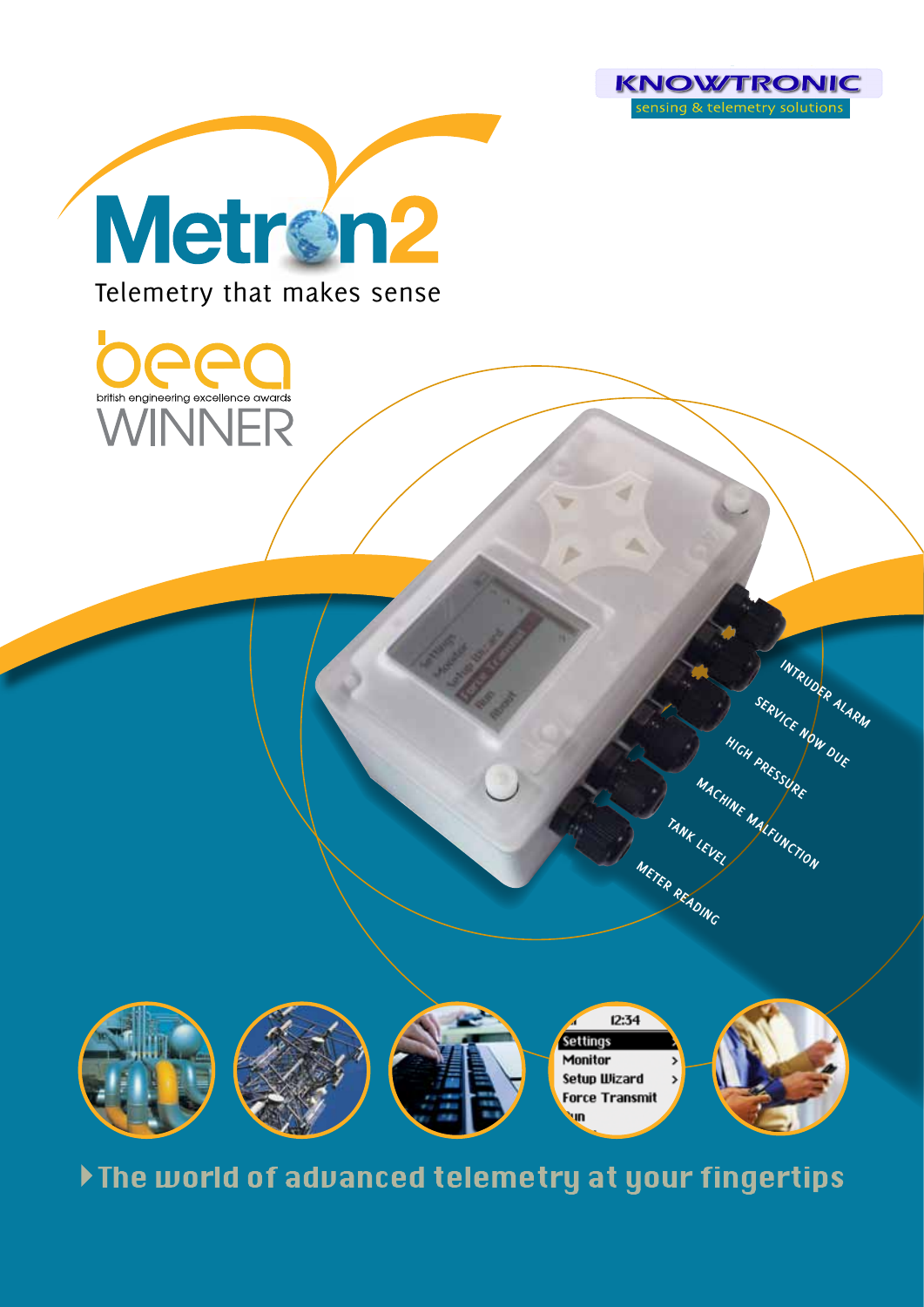

Telemetry that makes sense

Powelectrics supply wire-free telemetry solutions for use across the globe for remote monitoring and control.

Telemetry is the remote measurement and collection of data, such as meter reading, tank level monitoring or environmental monitoring.

Telemetry is typically used to gather data from distant, inaccessible locations, or when manual data collection would be difficult, dangerous or costly.



### **Applications**

- **Remote tank level monitoring**
- **Remote meter reading**
- **Water network monitoring (flow & pressure)**
- **Environmental monitoring (flow, pH, turbidity)**
- **Security**
- **M2M—alerts from machines**
- **Irrigation and abstraction monitoring and control**

### **Affordable and Flexible**

The Metron2 enables you to quickly and easily address a range of remote monitoring and alarming applications using the same low cost hardware.

### **Four Configurable Inputs**

# If The affordable and flexible solution **Save Time, Save Resources, Save Money**

The 4 inputs can work with a range of sensors, meters and other signals giving a high degree of flexibility.

### **Integral Display**

# Tom's monitoring tank levels in Brazil  **while having a coffee in Birmingham**

The integral back lit display means the device can be used to show the readings locally, as well providing an easy way for the user to easily configure and interrogate the unit.

### **Self Powered**

The Metron2 can operate from it's own internal battery, even providing power to the sensors, or you can connect an external power source such as a solar cell.

### **Bringing the world closer with Metron2**

### **Very Remote Control**

### **Low Cost Operation**

The quad-band GSM modem gives global operation and low cost GPRS data transfer.

### **Low Installation Costs**

It's quick and easy to install and there's no need for qualified electricians.

### **Data Logging**

The unit can store 1,500 readings each with a time and date stamp.

### **Expandable**

The unit has an in-built expansion port - Different options are available including a 5 channel pulse/digital board.

# **CMPU**





# Let Knowtronic help you to the best tank monitor solution



**W**

**HATEVE<sup>R</sup> <sup>Y</sup>OU<sup>R</sup> <sup>I</sup>NDUSTR<sup>Y</sup>**

**FROM**  $M$ 

**WHEREVE<sup>R</sup> <sup>Y</sup>OU<sup>R</sup> <sup>L</sup>OCATIO<sup>N</sup>**

**LOG AND TRANSMIT DATA AND SEND ALARMS WIRELESSLY, BUILT-IN LOCAL DISPLAY**

# If The world of advanced telemetry at your fingertips

**Intruder alarm Service now due High pressure Machine malfunction Tank level Meter reading**